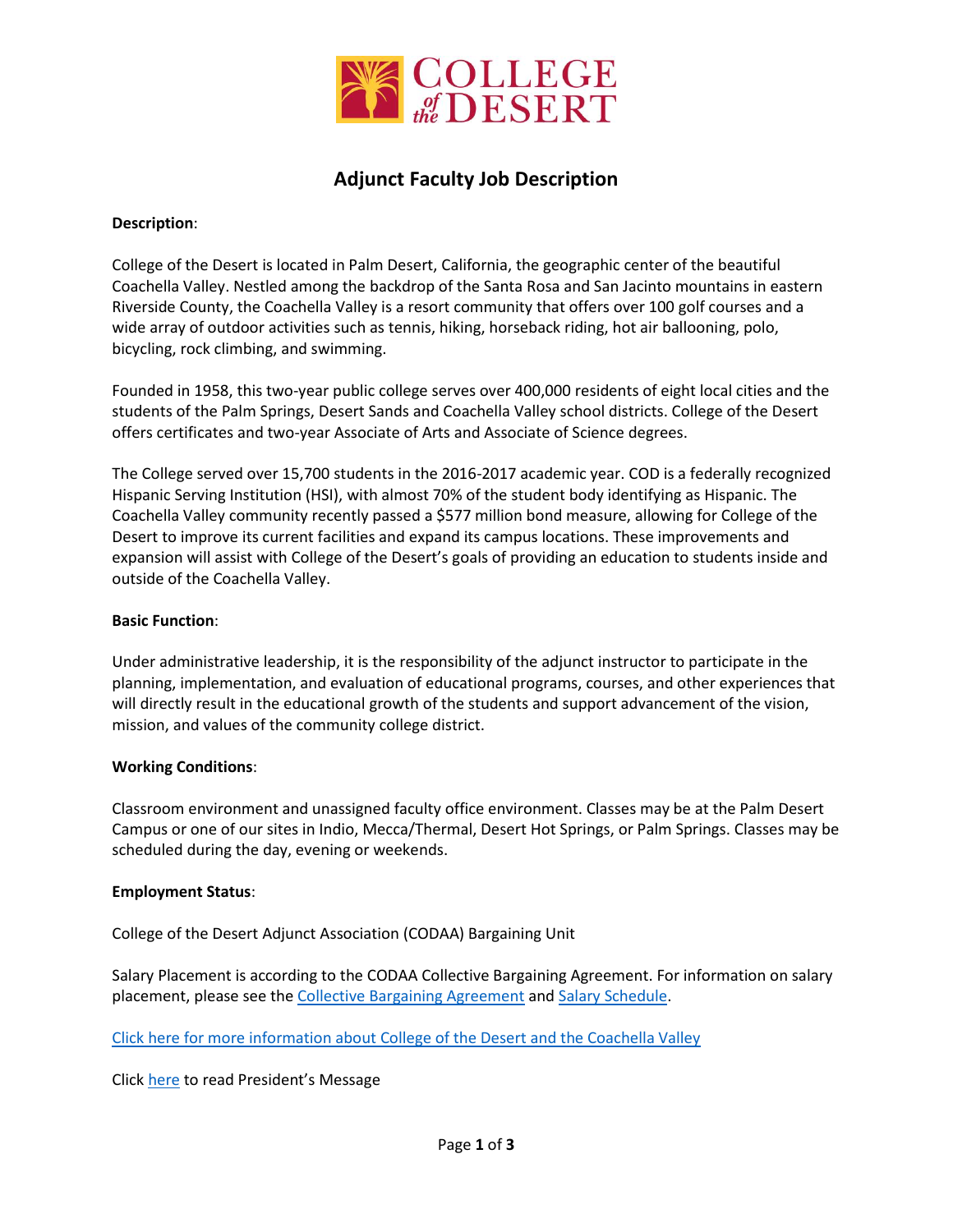

## **Examples of Job Duties**:

- a. Classroom Responsibilities
	- a. Meet classes/lab on day and times assigned
	- b. Develop and implement instruction for each class/lab period which is consistent with the official course outline
	- c. Develop and distribute the first week of class, a written syllabus for each course to communicate to students course objectives, grading criteria, and classroom policies
	- d. Demonstrate respect for student rights as specified in District policy and applicable laws
	- e. Ensure course textbooks and instructional materials are made available to students in a timely manner
	- f. Refer students to tutoring and related student services when appropriate
	- g. Supervise student in off-campus activities when participation is part of the instructor's load
- b. Evaluation of Students
	- a. Evaluate students' progress toward meeting course objectives; advise the students of course objectives, methods of evaluation and the results of the evaluation
	- b. Return assignments and examination results in a timely fashion
	- c. Assign grades to students in the manner provided by District policy and administrative procedure and prescribed by Ed Code and Title V regulations for the State of California
	- d. Submit grade report forms and other reporting forms, including but not limited to census, progress reports, attendance records, and proctoring forms, in a timely and accurate manner
- c. Curriculum Responsibility of Full-Time Faculty
- d. Student Advising Responsibility of Full-Time Faculty
- e. Professional Development Responsibility of Full-Time Faculty

## **Additional Responsibilities**:

- a. Abide by department regulations concerning the proper use, care, and security of equipment
- b. Advise Supervisor of unsafe conditions or potential hazards and recommend solutions
- c. Fulfill all obligations as established in the current Collective Bargaining Agreement
- d. Keep official records required by District policy and administrative procedures and submit them in accordance with college procedures